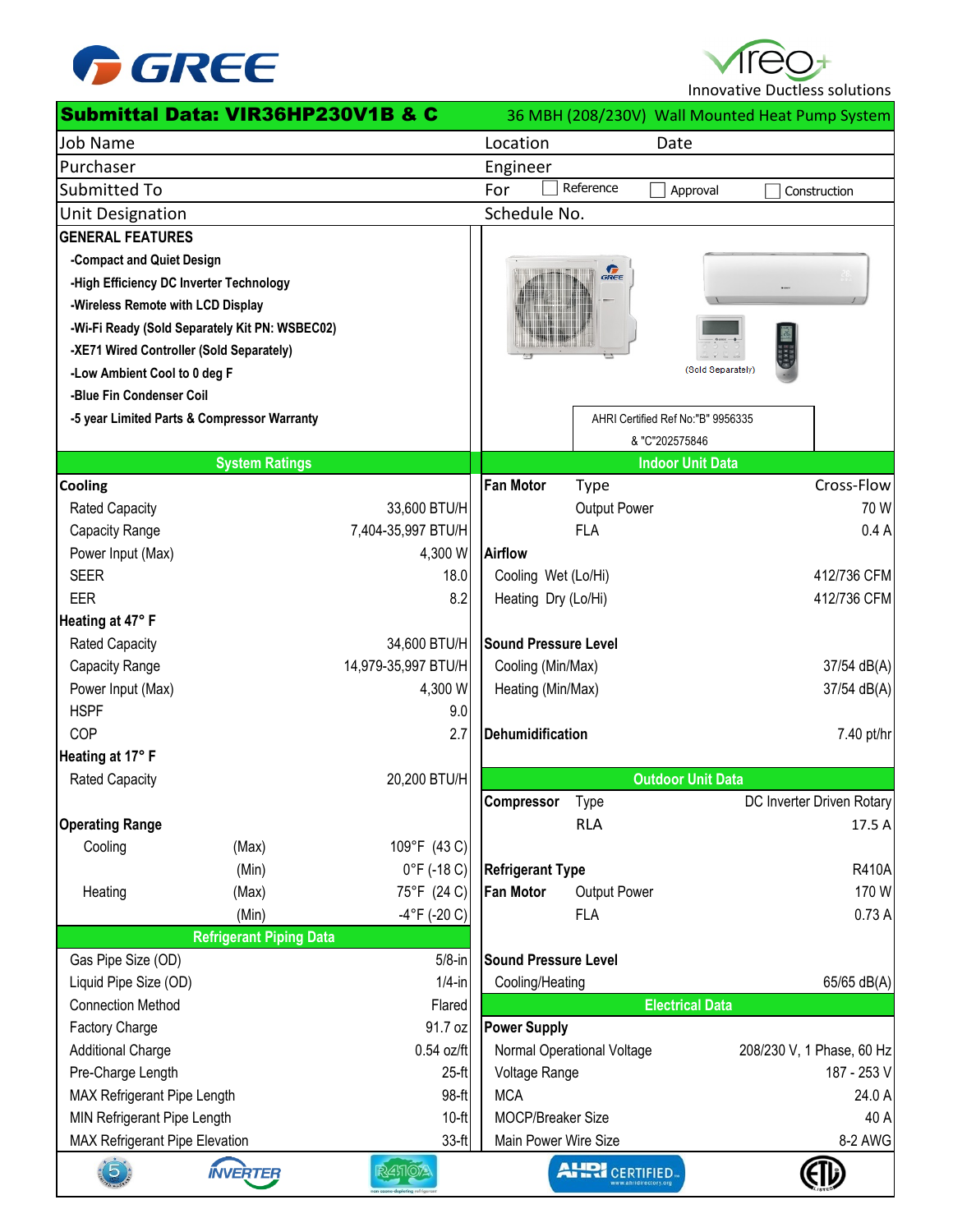# **Features & Function Summary**

| <b>VIR36HP230V1B &amp; C</b> |  |  |  |  |
|------------------------------|--|--|--|--|
|                              |  |  |  |  |

| <b>SYSTEM FEATURES</b>                 |                            |
|----------------------------------------|----------------------------|
| Inverter Type                          | G10                        |
| Ultra Low Frequency Torque Control     | Yes                        |
| <b>Power Factor Correction</b>         | Yes                        |
| Compressor Type                        | High Eff. Rotary           |
| Refrigerant Type                       | <b>R410A</b>               |
| Basepan With Electric Heater           | <b>YES</b>                 |
| <b>Compressor With Electric Heater</b> | <b>YES</b>                 |
| <b>Outdoor Fin Coating</b>             | <b>Blue Fin</b>            |
| Intelligent Defrosting                 | <b>YES</b>                 |
| Intelligent Preheating                 | <b>YES</b>                 |
| Low Voltage Startup                    | <b>YES</b>                 |
| Memory/Power Failure Recovery          | <b>YES</b>                 |
| <b>Self Diagnosis</b>                  | <b>YES</b>                 |
| Wired Controller Interface (XK-41)     | <b>YES</b>                 |
| Wi-Fi Interface Capable                | Optional (see PN: WSBEC02) |
| Indoor Fan Type                        | Crossflow                  |
| Multi Fan Speeds                       | 4 Speeds                   |
| Indoor Unit Display                    | <b>YES</b>                 |
| <b>Advance Filter</b>                  | Optional (see Filter Kits) |
| <b>Auxiliary Electrical Heater</b>     | <b>NO</b>                  |
| Ventilation (Outdoor Air)              | <b>NO</b>                  |

| <b>REMOTE CONTROLLER FUNCTIONS</b> |            |
|------------------------------------|------------|
| Auto Mode                          | <b>YES</b> |
| Auto Fan                           | <b>YES</b> |
| Auto Swing (Horizontal Auto Swing) | <b>NO</b>  |
| Auto Swing (Vertical Auto Swing)   | <b>YES</b> |
| <b>Clock on Remote Controller</b>  | <b>YES</b> |
| Dry Mode                           | <b>YES</b> |
| Dry Anti-Mildew (X-Fan) Mode       | <b>NO</b>  |
| <b>Energy Saving Mode</b>          | <b>YES</b> |
| <b>Dirty Filter Alert</b>          | <b>NO</b>  |
| I Feel Function                    | <b>YES</b> |
| Lock on Remote Controller          | <b>YES</b> |
| <b>Quiet Mode</b>                  | <b>NO</b>  |
| Room Temperature Display           | <b>YES</b> |
| Sleep Mode                         | <b>YES</b> |
| 4 Sleep Modes Options              | <b>NO</b>  |
| <b>Timer Mode</b>                  | <b>YES</b> |
| Turbo Mode                         | <b>YES</b> |
| Display On/Off Control             | <b>YES</b> |
| <b>Freeze Guard Mode</b>           | <b>YES</b> |
| Display On/Off Control             | <b>YES</b> |
| <b>Freeze Guard Mode</b>           | <b>YES</b> |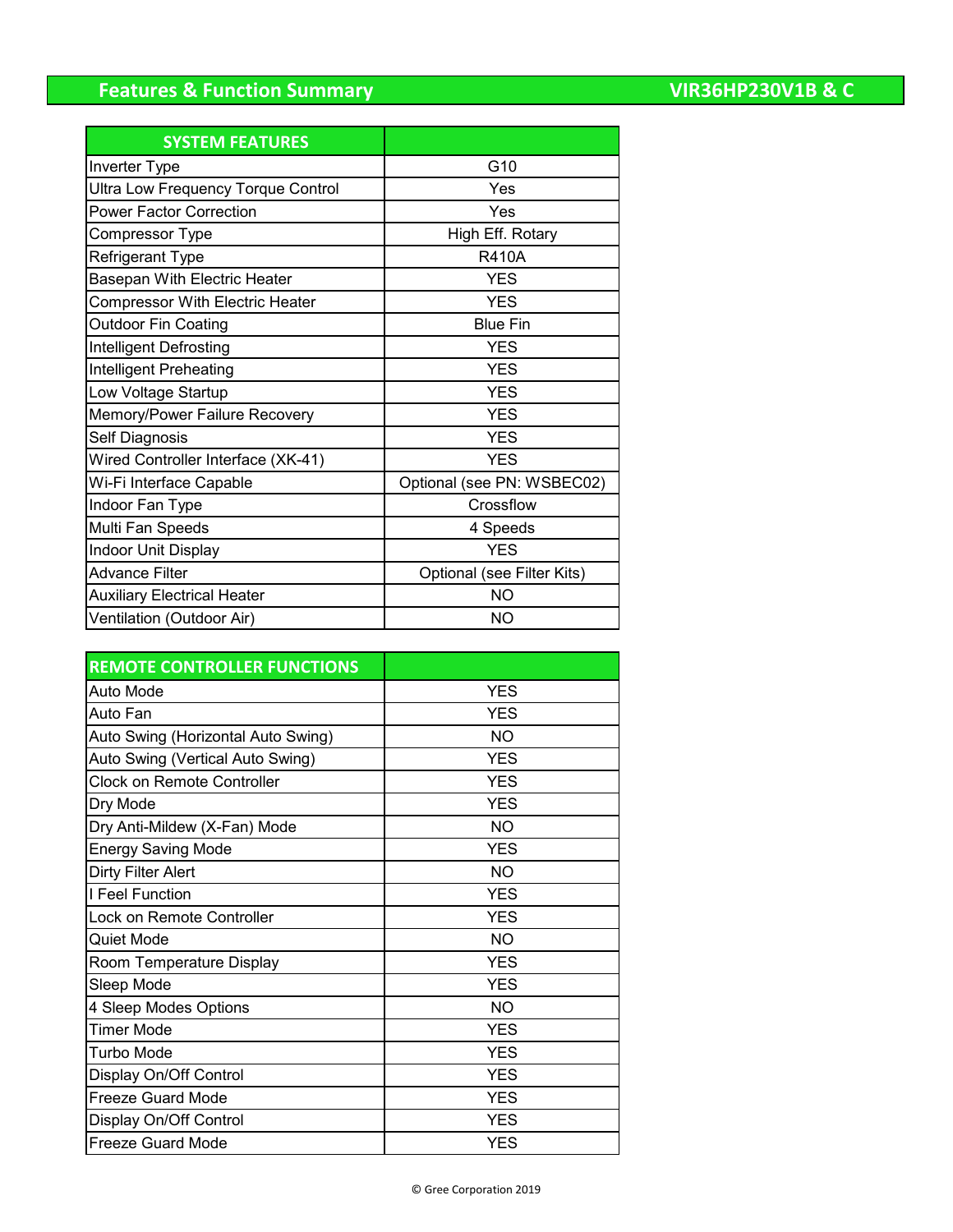## EXTENDED RATINGS **EXTENDED** RATINGS **VIR36HP230V1B & C**

|                        | <b>Indoor Ambient Temperature</b> |            |              |            |              |            |              |            |
|------------------------|-----------------------------------|------------|--------------|------------|--------------|------------|--------------|------------|
| <b>Outdoor Ambient</b> | 68F DB (20C)                      |            | 73F DB (23C) |            | 80F DB (27C) |            | 82F DB (28C) |            |
| DB                     | 57F WB (14C)                      |            | 61F WB (16C) |            | 67F WB (19C) |            | 68F WB (20C) |            |
|                        | ТC                                | <b>SHC</b> | ТC           | <b>SHC</b> | ТC           | <b>SHC</b> | ТC           | <b>SHC</b> |
| $5^{\circ}F$           | 19,555                            | 15,337     | 20,658       | 16,196     | 23,315       | 18,286     | 23,665       | 18,561     |
| $14^{\circ}$ F         | 20,803                            | 16,316     | 21,977       | 17,230     | 24,803       | 19,454     | 25,175       | 19,745     |
| $23^{\circ}$ F         | 22,792                            | 17,879     | 24,379       | 19,123     | 27,933       | 21,909     | 28,352       | 22,237     |
| $32^{\circ}F$          | 23,932                            | 18,773     | 25,598       | 20,079     | 29,330       | 23,004     | 29,770       | 23,349     |
| $41^{\circ}$ F         | 25,129                            | 19,712     | 26,878       | 21,083     | 30,796       | 24,154     | 31,258       | 24,517     |
| $50^{\circ}$ F         | 26,385                            | 20,697     | 28,222       | 22,138     | 32,336       | 25,362     | 32,821       | 25,742     |
| $59^{\circ}F$          | 27,640                            | 21,677     | 29,564       | 23,186     | 32,379       | 25,388     | 32,864       | 25,769     |
| $68^{\circ}$ F         | 31,303                            | 24,551     | 33,259       | 26,081     | 35,542       | 27,876     | 36,075       | 28,294     |
| $77^{\circ}$ F         | 30,933                            | 24,265     | 32,900       | 25,806     | 35,216       | 27,622     | 35,744       | 28,037     |
| $86^{\circ}$ F         | 29,412                            | 23,065     | 31,368       | 24,606     | 34,237       | 26,852     | 34,751       | 27,255     |
| $95^{\circ}F$          | 27,836                            | 21,832     | 29,781       | 23,351     | 32,607       | 25,575     | 33,096       | 25,958     |
| $104^{\circ}$ F        | 26,488                            | 20,775     | 28,422       | 22,294     | 31,759       | 24,914     | 32,236       | 25,288     |
| $113^{\circ}$ F        | 25,129                            | 19,707     | 27,064       | 21,226     | 30,411       | 23,846     | 30,868       | 24,204     |

### **COOLING PERFORMANCE (BtuH)\***

## **HEATING PERFORMANCE (BtuH)\***

|                    | <b>Indoor Ambient Temperature</b> |            |              |            |              |            |              |            |
|--------------------|-----------------------------------|------------|--------------|------------|--------------|------------|--------------|------------|
| Outdoor Ambient DB | 68F DB (20C)                      |            | 73F DB (23C) |            | 80F DB (27C) |            | 86F DB (30C) |            |
|                    | 57F WB (14C)                      |            | 61F WB (16C) |            | 67F WB (19C) |            | 72F WB (22C) |            |
|                    | ТC                                | <b>SHC</b> | ТC           | <b>SHC</b> | ТC           | <b>SHC</b> | TC           | <b>SHC</b> |
| $-4^\circ F$       | 17,515                            | 17,515     | 17,220       | 17,220     | 16,718       | 16,718     | 16,525       | 16,525     |
| $0^{\circ}$ F      | 18,979                            | 18,979     | 18,663       | 18,663     | 18,104       | 18,104     | 17,894       | 17,894     |
| $6^{\circ}$ F      | 20,022                            | 20,022     | 19,685       | 19,685     | 19,104       | 19,104     | 18,874       | 18,874     |
| $10^{\circ}$ F     | 20,854                            | 20,854     | 20,506       | 20,506     | 19,895       | 19,895     | 19,664       | 19,664     |
| $16^{\circ}$ F     | 21,486                            | 21,486     | 21,128       | 21,128     | 20,489       | 20,489     | 20,253       | 20,253     |
| $19^{\circ}F$      | 21,896                            | 21,896     | 21,538       | 21,538     | 20,885       | 20,885     | 20,643       | 20,643     |
| $24^{\circ}F$      | 24,361                            | 24,361     | 23,992       | 23,992     | 23,322       | 23,322     | 23,108       | 23,108     |
| $32^{\circ}F$      | 27,226                            | 27,226     | 26,857       | 26,857     | 26,156       | 26,156     | 25,972       | 25,972     |
| $41^{\circ}F$      | 30,501                            | 30,501     | 30,143       | 30,143     | 29,395       | 29,395     | 29,248       | 29,248     |
| $43^{\circ}F$      | 31,323                            | 31,323     | 30,954       | 30,954     | 30,208       | 30,208     | 30,069       | 30,069     |
| $47^{\circ}$ F     | 34,040                            | 34,040     | 33,450       | 33,450     | 32,416       | 32,416     | 31,997       | 31,997     |
| $53^{\circ}$ F     | 34,377                            | 34,377     | 33,777       | 33,777     | 32,739       | 32,739     | 32,313       | 32,313     |
| $59^{\circ}$ F     | 35,167                            | 35,167     | 34,546       | 34,546     | 33,478       | 33,478     | 33,050       | 33,050     |
| $64^{\circ}F$      | 35,915                            | 35,915     | 35,283       | 35,283     | 34,197       | 34,197     | 33,756       | 33,756     |
| $70^{\circ}$ F     | 36,589                            | 36,589     | 35,957       | 35,957     | 34,843       | 34,843     | 34,398       | 34,398     |
| $75^{\circ}$ F     | 37,105                            | 37,105     | 36,452       | 36,452     | 35,333       | 35,333     | 34,872       | 34,872     |

\* Maximum system capacity

TC- Total Capacity ( BtuH) SHC- Sensible Capacity (BtuH)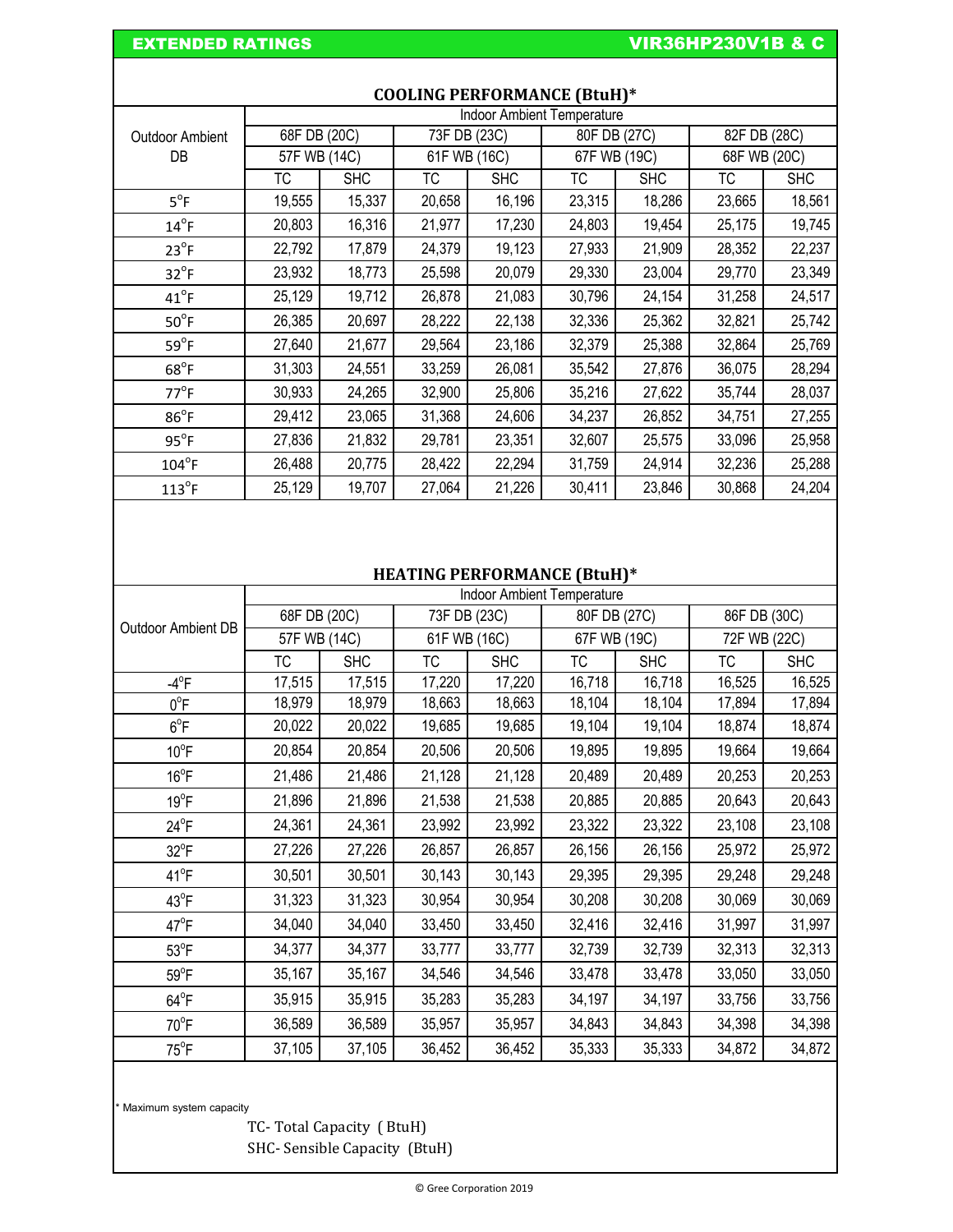

 <sup>©</sup> Gree Corporation 2019